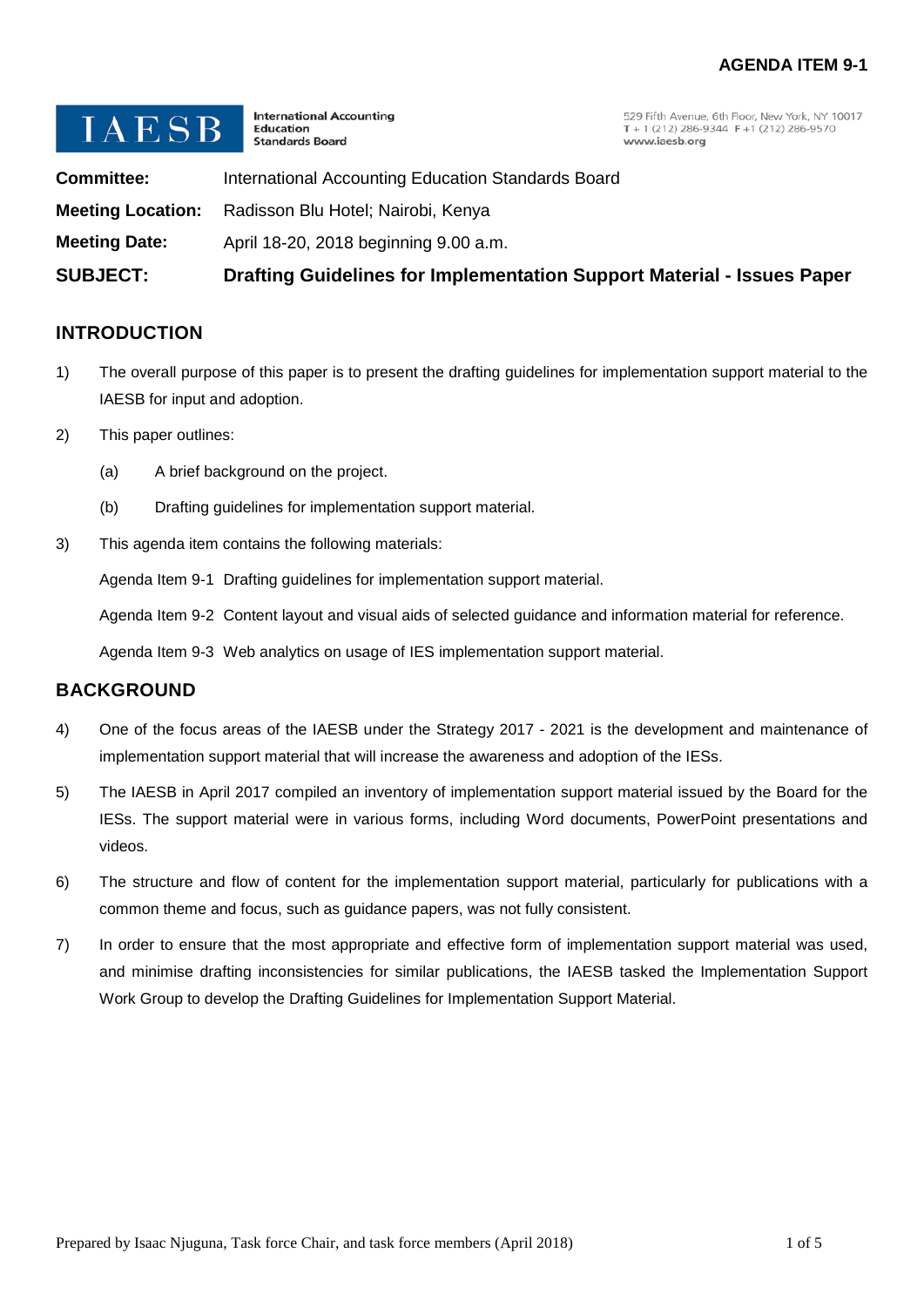## **DISCUSSION**

#### **Drafting Guidelines for Implementation Support Material**

#### *Preliminary considerations*

- 8) These drafting guidelines are for reference by the IAESB in the preparation of implementation support material developed subsequent to the adoption of the guidelines and will not affect the form and structure of the extant support material.
- 9) For purposes of the drafting guidelines, implementation support material include all resources aimed for reference by users in implementation of IESs and include guidance papers, staff questions and answers, frequently asked questions (FAQs), study guides, tool kits, other information papers, videos, podcasts and webcasts.
- 10) In addition to these guidelines, reference to the IFAC Communications Guidelines, consultations with the IFAC Communications Group and the IAESB Stakeholders Engagement and Communications Group (SEC) are advised during the selection of the communication vehicle and drafting of the content.
- 11) Where no formal guidelines exist from IFAC or the IAESB on the use of a particular communication vehicle, reference to other conventions/industry practices is advised.

#### *Specific Considerations*

#### Selection of a communication vehicle

- 12) In selecting a communication vehicle the following guidelines would be considered:
	- (a) The ideal structure and form of implementation support material is dependent on many factors, including the nature of content, purpose of the implementation support, the target audience, resources availability, urgency of the communication and availability and nature of related support material.
	- (b) Identify the target audience of the support material distinguish between primary and secondary audiences, such as IFAC member organizations; professional accountants; aspiring professional accountants; the accountancy profession, including Academia, Public Accounting Firms, Regulators, and Government Agencies; and the public.
	- (c) Determine what communication vehicle(s) (such as report, discussion/ thought paper, briefing, webcast, video, survey summary, brochure, review of literature, point of view, FAQs and so on) fits with the nature of information and message to be delivered to the target audience.
	- (d) Where a publication is to be used, determine whether it will be formatted to exist as a HTML document or hard copy. Online documents tend to contain more visual aids and other customisations to fit the target audience needs.
	- (e) Consult with the IFAC Communications Group and the IAESB Stakeholder Engagement and Communications (SEC) Group on the audience, messaging and choice of communication vehicle.

#### *Content layout*

13) The application of these guidelines will depend on the nature of the communication vehicle. The provisions below mainly relate to support material in form of publications and similar forms.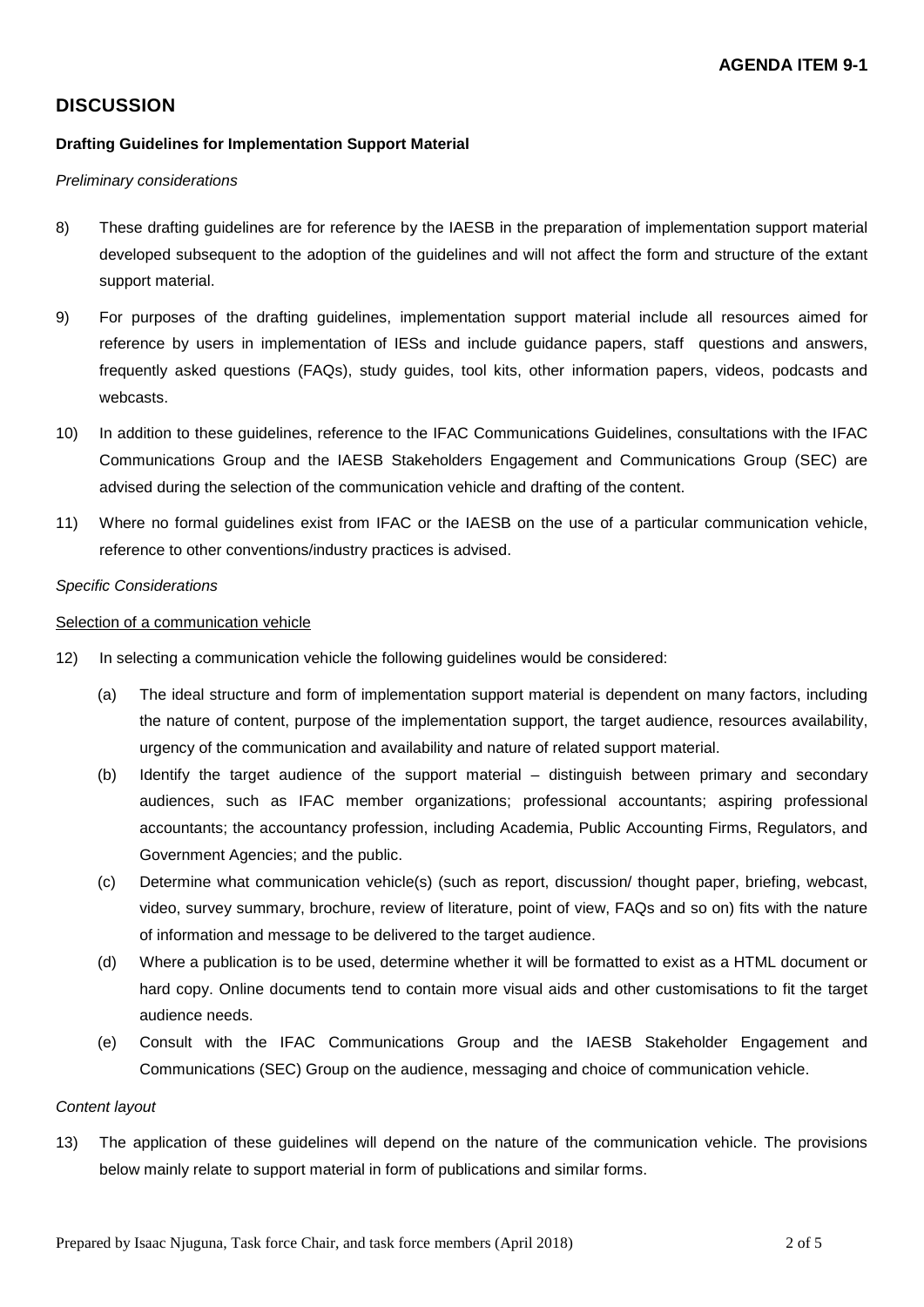- (a) Preface. The following may be included:
	- Issuer of the implementation support material (IAESB).
	- Purpose of the implementation support material.
	- Acknowledgements of any partnership(s) in developing the publication.
	- Intended users of the support material, categorised as primary and secondary where appropriate.
	- Assumptions and limitations of scope. The following may be cited:
		- It is assumed that users of the material will already have knowledge of the specific IES under reference.
		- The material is issued for information purposes only and is non-authoritative.
		- The material does not address all aspects of the standard, and should not be used for the purposes of determining or demonstrating compliance with the IES.
		- The material does not override national laws and regulations in a particular jurisdiction.

A cautionary note may also be included that the examples used may not be appropriate in all jurisdictions, and that users should utilise the material in light of their professional judgment and the factors and circumstances involved in each case.

- Invitation for submission of any comments and feedback on the material and how such feedback should be channelled.
- How other support material on the subject area may be accessed, for example by providing relevant web links.
- Disclaimer that:
	- the material is not intended to be a substitute for reading and understanding the IES.
	- IFAC disclaims any responsibility or liability that may occur, directly or indirectly as a consequence of the use and application of the material.
- Copyrights and trademarks.
- (b) How to use the material; this may include a brief on overall content layout, complementary reference material and any requirements for reproduction, translation or adaptation of the material.
- (c) Table of Contents.
- (d) Executive summary (major conclusions/findings and recommendations, tone of text and simplification).
- (e) Introduction (background, overview of content, organisation of the chapters).
- (f) Major Themes/Sections (discussion of process, findings).
- (g) Conclusions and Recommendations /way forward.
- (h) References and Glossary.
- (i) Appendices: Definitions; Useful Resources and Tools.

#### *Use of visual aids*

- 14) Visual aids provide greater emphasis and draw attention, with a purpose. They should however be used in moderation. Some of the examples include:
	- (a) Pictures (Head Shots, Action Shots, Publication Cover page, hand-drawn graphics, sticky notes).
	- (b) Text Boxes (Action Steps, Company/Organization Examples, Definitions, Concepts in Practice, Checklists and Side Bars, Quotes, Summary Content).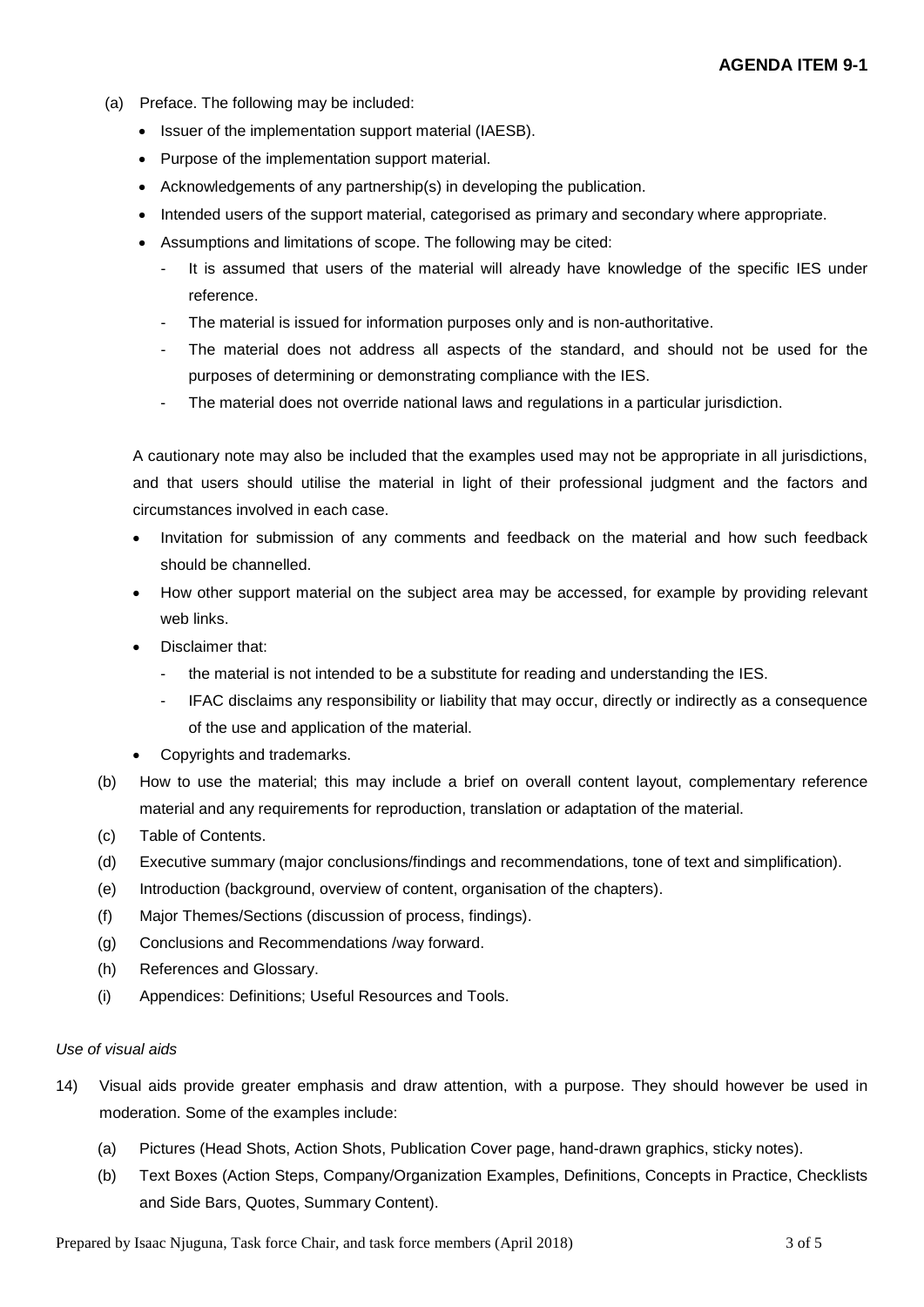- (c) Figures (Graphs, Pie charts, Diagrams).
- (d) Tables, Charts and Schedules.
- (e) Graphics (icons).

#### *Branding*

- 15) Branding considerations include:
	- (a) Implementation support material should be sufficiently branded for ease of recognition and linkage with the IAESB.
	- (b) Consult with the IFAC Communications Group on branding.

#### *Other considerations*

- 16) Other considerations include:
	- (a) Consult the relevant standards and the Framework material prior to writing related support material.
	- (b) Use the defined glossary terms appropriately:
		- Do not attempt to rewrite/adapt/interpret wording
		- Expand upon, but don't contradict, the IES and related terms.
	- (c) Avoid using the language of requirements in support material in particular, avoid the terms "must", "should", "ensure".
	- (d) For Personal Perspectives write-ups and similar articles, be more informal, avoid technicalities but ensure that the objective/requirements of the standard are accurately represented.
	- (e) Use of Tables
		- Consider using tables to present lists or other more complex data
		- Each table to be numbered and have a title, such as Table 1 Title
		- Use a consistent table style throughout the document
		- Bold text for table headings
		- Where using content from other sources, consider copyright permission issues.
	- (f) Use of graphics
		- Consider using graphics to present complex information or concepts
		- Each graphic to be numbered and have a title such as Figure 1 Title
		- Try to ensure consistent graphic style throughout the document
		- Consider use of graphic design assistance for graphic production
		- Where using content from other sources consider copyright permission issues.
	- (g) Writing style
		- Use short sentences and organise content into paragraphs to support flow of content
		- Use plain language throughout to aid comprehension and translation
		- Write in the active voice rather than the passive voice
		- Use of headings/sub-headings establish consistent style and hierarchy and use throughout document.